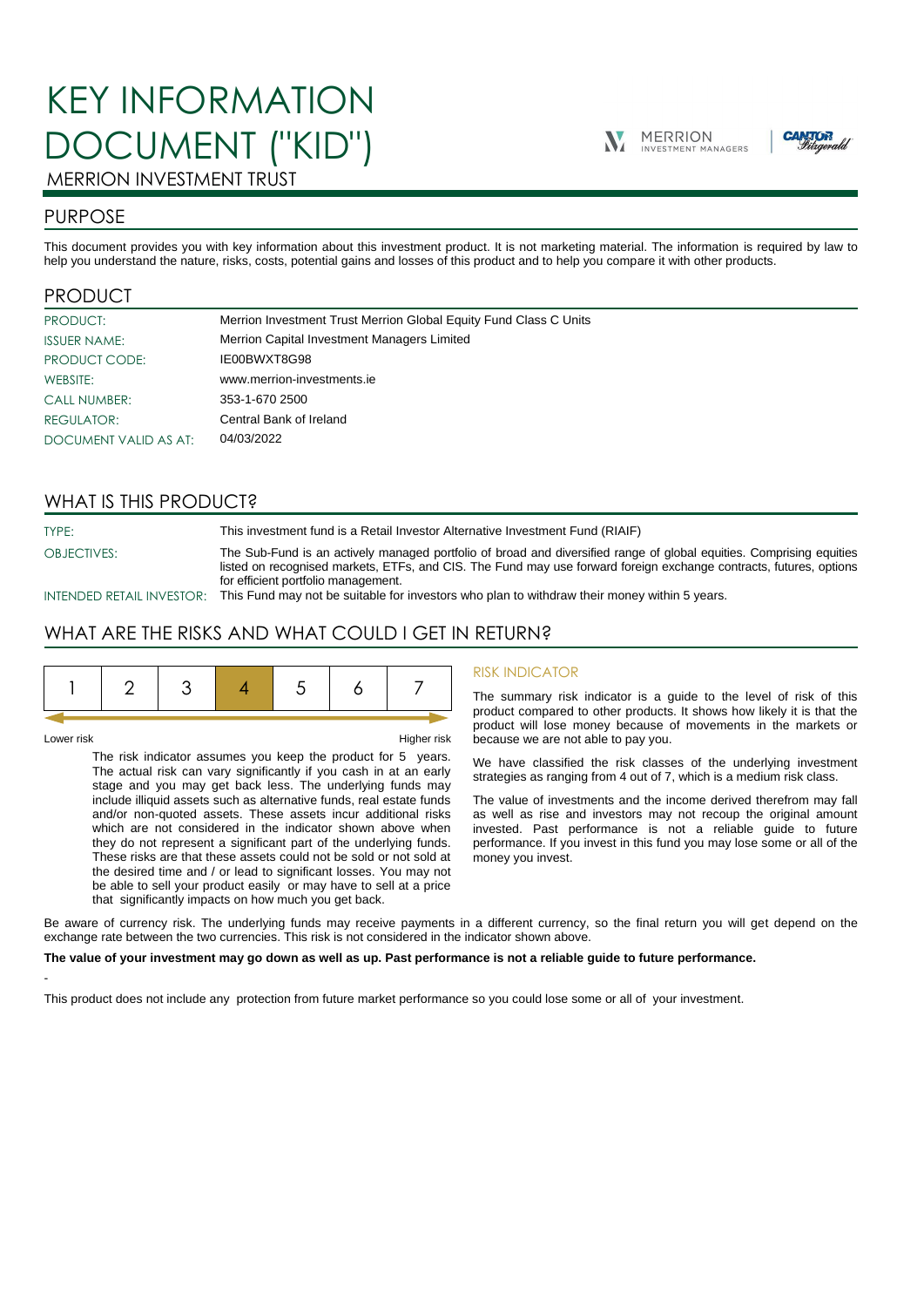#### PERFORMANCE SCENARIOS

Market developments in the future cannot be accurately predicted. The scenarios shown are only an indication of some of the possible outcomes based on recent returns. Actual returns could be lower.

#### INVESTMENT 10000 EUR

| SURVIVAL SCENARIOS         |                                     | 1 YEAR        | 3 YEARS       | 5 YEARS<br><i><b>IRECOMMENDED</b></i><br><b>HOLDING PERIOD)</b> |
|----------------------------|-------------------------------------|---------------|---------------|-----------------------------------------------------------------|
| STRESS SCENARIO            | What might you get back after costs | 1 344.75 EUR  | 5 586.69 EUR  | 4 631.01 EUR                                                    |
|                            | Average return each year            | $-86.55%$     | $-17.64%$     | $-14.27%$                                                       |
| UNFAVOURABLE SCENARIO      | What might you get back after costs | 8842.73 EUR   | 9 108.84 EUR  | 9861.86 EUR                                                     |
|                            | Average return each year            | $-11.57%$     | $-3.06%$      | $-0.28%$                                                        |
| <b>MODERATE SCENARIO</b>   | What might you get back after costs | 11 014.91 EUR | 13 305.74 EUR | 16 073.01 EUR                                                   |
|                            | Average return each year            | 10.15%        | 9.99%         | 9.96%                                                           |
| <b>FAVOURABLE SCENARIO</b> | What might you get back after costs | 13 622.28 EUR | 19 296.99 EUR | 26 008.23 EUR                                                   |
|                            | Average return each year            | 36.22%        | 24.5%         | 21.07%                                                          |

This table shows the money you could get back over the recommended holding period, under different scenarios, assuming that you invest 10000 EUR.

The scenarios shown illustrate how your investment could perform. You can compare them with the scenarios of other products.

The scenarios presented are an estimate of future performance based on evidence from the past, and are not an exact indicator. What you get will vary depending on how the market performs and how long you keep the investment.

## WHAT HAPPENS IF MERRION CAPITAL INVESTMENT MANAGERS LIMITED IS UNABLE TO PAY OUT?

In the unlikely event of a default of the Manager (the manufacturer) – Merrion Capital Investment Managers Ltd.; the sub-fund employs an independent depositary (Northern Trust Fiduciary Services (Ireland) Limited) to hold and register the sub-funds' assets independent of the Manager. For further information on the depositary and the sub-fund structure, please refer to the Merrion Investment Trust Prospectus which can be found at: http://www.merrion-investments.ie/assets/riaifpros.pdf

## WHAT ARE THE COSTS?

#### COSTS OVER TIME

The Reduction in Yield (RIY) shows what impact the total costs you pay will have on the investment return you might get. The total costs take into account one-off, ongoing and incidental costs.

The amounts shown here are the cumulative costs of the product itself, for three different holding periods. They include potential early exit penalties. The figures assume you invest 10,000 EUR. The figures are estimates and may change in the future.

The person selling you or advising you about this product may charge you other costs. If so, this person will provide you with information about these costs, and show you the impact that all costs will have on your investment over time.

| INVESTMENT 10000 EUR            |                  | IF YOU CASH IN AFTER 1 YEAR IF YOU CASH IN AFTER 3 YEARS IF YOU CASH IN AFTER 5 YEARS |                    |
|---------------------------------|------------------|---------------------------------------------------------------------------------------|--------------------|
| Total costs                     | <b>204.1 EUR</b> | 754.56 EUR                                                                            | <b>1548.15 EUR</b> |
| Impact on return (RIY) per year | $2.04\%$         | $2.04\%$                                                                              | 2.04%              |

#### COMPOSITION OF COSTS

The table below shows:

\* The impact each year of the different types of costs on the investment return you might get at the end of the recommended holding period.

\* What the different cost categories mean.